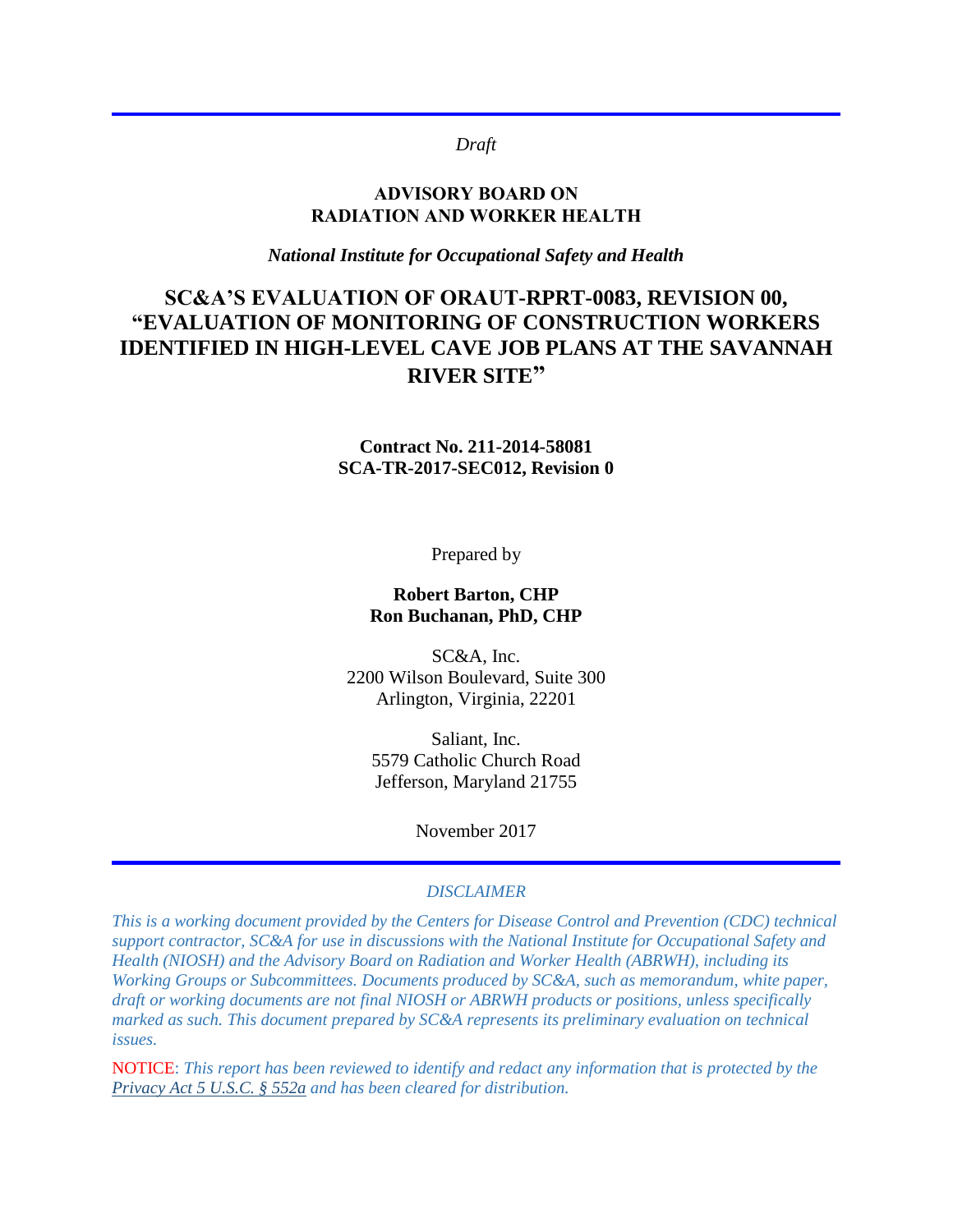| <b>Effective Date:</b> | <b>Revision No.</b> | <b>Document No./Description:</b> | Page No.             |
|------------------------|---------------------|----------------------------------|----------------------|
| 11/21/2017             | ) (Draft)           | SCA-TR-2017-SEC012               | $\angle$ of $\Omega$ |

### **SC&A, INC.:** *Technical Support for the Advisory Board on Radiation and Worker Health Review of NIOSH Dose Reconstruction Program*

| <b>DOCUMENT TITLE:</b>                         | SC&A's Evaluation of ORAUT-RPRT-0083, Revision 00,<br>"Evaluation of Monitoring of Construction Workers Identified in<br>High-Level Cave Job Plans at the Savannah River Site" |  |
|------------------------------------------------|--------------------------------------------------------------------------------------------------------------------------------------------------------------------------------|--|
| <b>DOCUMENT NUMBER/</b><br><b>DESCRIPTION:</b> | SCA-TR-2017-SEC012                                                                                                                                                             |  |
| <b>REVISION NO.:</b>                           | $0$ (Draft)                                                                                                                                                                    |  |
| <b>SUPERSEDES:</b>                             | N/A                                                                                                                                                                            |  |
| <b>EFFECTIVE DATE:</b>                         | November 21, 2017                                                                                                                                                              |  |
| <b>TASK MANAGER:</b>                           | Joe Fitzgerald, MS, MPH [signature on file]                                                                                                                                    |  |
| <b>PROJECT MANAGER:</b>                        | John Stiver, MS, CHP [signature on file]                                                                                                                                       |  |
| <b>DOCUMENT</b>                                | Joe Fitzgerald, MS, MPH [signature on file]                                                                                                                                    |  |
| <b>REVIEWER(S):</b>                            | John Stiver, MS, CHP [signature on file]                                                                                                                                       |  |

### **Record of Revisions**

| <b>Revision</b><br><b>Number</b> | <b>Effective</b><br><b>Date</b> | <b>Description of Revision</b> |  |
|----------------------------------|---------------------------------|--------------------------------|--|
| $0$ (Draft)                      | 11/21/2017                      | Initial issue                  |  |
|                                  |                                 |                                |  |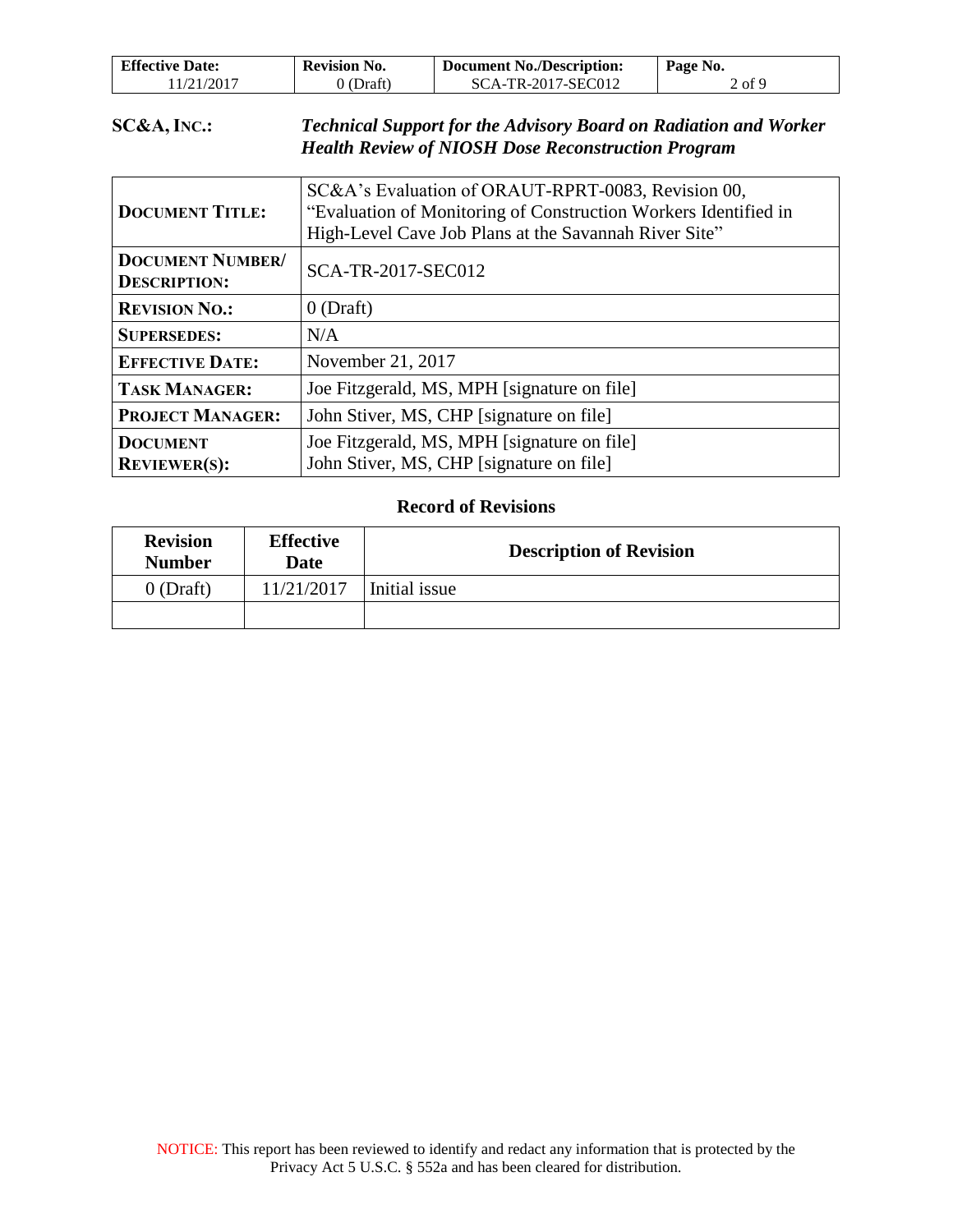| <b>Effective Date:</b> | <b>Revision No.</b> | <b>Document No./Description:</b> | Page No. |
|------------------------|---------------------|----------------------------------|----------|
| 11/21/2017             | 0 (Draft)           | SCA-TR-2017-SEC012               | 3 of 9   |

# **TABLE OF CONTENTS**

| 2.0 |  |  |
|-----|--|--|
| 3.0 |  |  |
|     |  |  |
|     |  |  |
| 4.0 |  |  |
| 5.0 |  |  |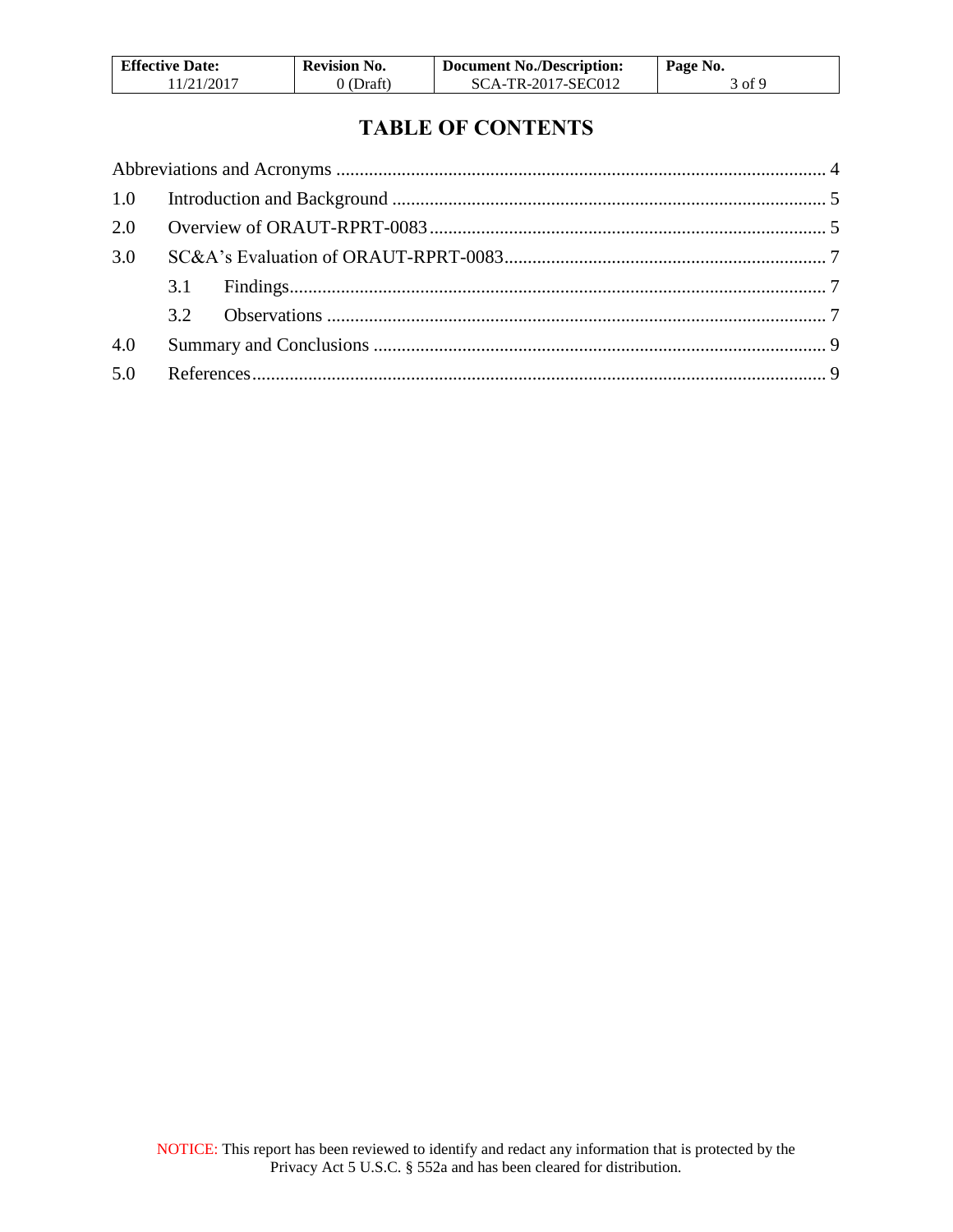| <b>Effective Date:</b> | <b>Revision No.</b> | <b>Document No./Description:</b> | Page No. |
|------------------------|---------------------|----------------------------------|----------|
| 11/21/2017             | $0$ (Draft)         | SCA-TR-2017-SEC012               | 4 of 9   |

## **ABBREVIATIONS AND ACRONYMS**

- <span id="page-3-0"></span>ABRWH Advisory Board on Radiation and Worker Health
- CTW construction trade worker
- dpm/L disintegrations per minute per liter
- HLCs high-level caves
- mrem/y millirem per year
- NIOSH National Institute for Occupational Safety and Health
- ORAU Oak Ridge Associated Universities
- ORAUT Oak Ridge Associated Universities Team
- PRID Payroll Identification (number)
- RPRT report
- SRS Savannah River Site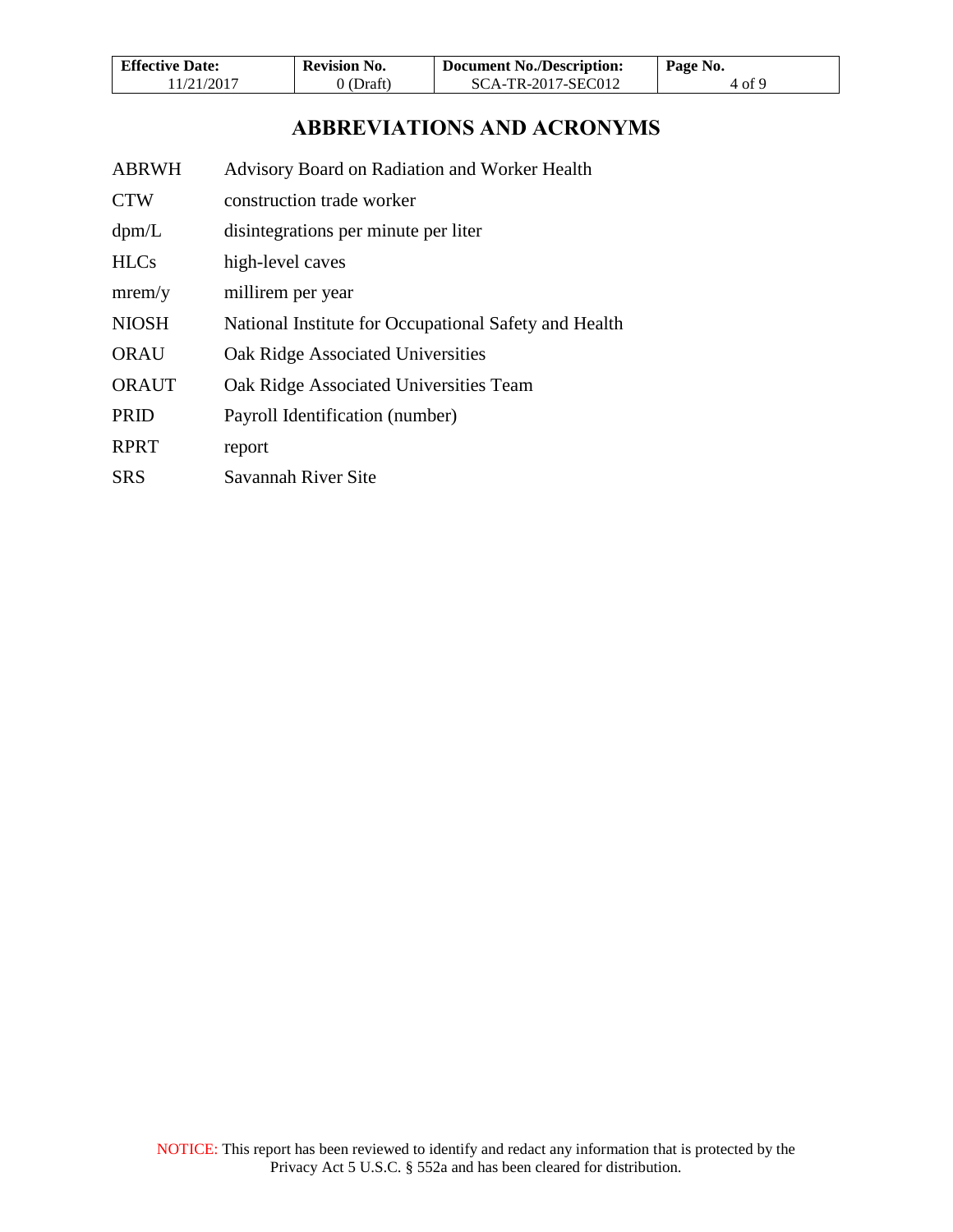| <b>Effective Date:</b> | <b>Revision No.</b> | <b>Document No./Description:</b> | Page No. |
|------------------------|---------------------|----------------------------------|----------|
| 11/21/2017             | $0$ (Draft)         | SCA-TR-2017-SEC012               | 5 of 9   |

# **1.0 INTRODUCTION AND BACKGROUND**

<span id="page-4-0"></span>In August 2017, the Advisory Board on Radiation and Worker Health tasked SC&A with a technical review of ORAUT-RPRT-0083, *Evaluation of Monitoring of Construction Workers Identified in High-Level Cave Job Plans at the Savannah River Site*, Revision 00, issued June 27, 2017 (NIOSH 2017, referred to as "RPRT-0083"). In RPRT-0083, the National Institute for Occupational Safety and Health (NIOSH) evaluated if Savannah River Site (SRS) subcontracted construction trade workers (CTWs) were monitored differently from prime contractor (DuPont) CTWs when doing the same types of work during the 1980s. NIOSH concluded that, "*As a result, radiation dose to subcontractor CTWs may be reconstructed using external and routine or event-driven bioassay monitoring data available for the worker, using coworker data, or using a combination of the two*."

<span id="page-4-1"></span>This report presents SC&A's evaluation of RPRT-0083.

# **2.0 OVERVIEW OF ORAUT-RPRT-0083**

For evaluation purposes, it is advantageous to provide a brief outline of RPRT-0083, as follows:

- **Introduction (Section 1.0)** The purpose of the document was to evaluate if SRS subcontracted CTWs were monitored differently from prime contractor CTWs when doing the same types of work during the 1980s.
- **Identification of Workers (Section 2.0)** The Oak Ridge Associated Universities Team (ORAUT, referred to as the "ORAU Team") obtained job plans and safety permits for the high-level caves (HLCs) in Building 773-A for the period 1980–1986. Table 2-2 (page 9) of RPRT-0083 summarized the total number of workers by year. A total of 397 DuPont CTWs (305 with potential for internal intake) and 650 subcontractor CTWs (350 with potential for internal intake) were identified.
- **Evaluation of CTW External Monitoring (Section 3.0)** The ORAU Team searched the SRS dosimetry records for the 397 DuPont CTWs and the 650 subcontractor CTWs. Table 3-1 (page 11) of RPRT-0083 summarizes the percent of workers with recorded external monitoring data (monitored at least once during the calendar year). During the period 1980–1986, 99.5% of the DuPont CTWs and 96.8% of the subcontractor CTWs were monitored for external exposure.
- **Evaluation of CTW Internal Monitoring (Section 4.0)** The ORAU Team reviewed the SRS plutonium bioassay logbooks for each of the workers who were identified as having a potential for exposure to determine if the workers were monitored for internal intake at least once in the year following the potential exposure. The ORAU Team found 255 unique subcontractor CTWs who did not have records of the required bioassay in the allotted time. The ORAU Team randomly selected 110 subcontractor CTWs, resulting in 133 CTW-job pairings (some CTWs worked on multiple jobs). Of these 133 CTW-job pairs, 88 required the use of respirators. The distribution of the crafts involved is illustrated in Figure 4-2 (page 12) of RPRT-0083. The ORAU Team searched the SRS dosimetry databases to determine if the subcontractor CTW-job pairs had records on file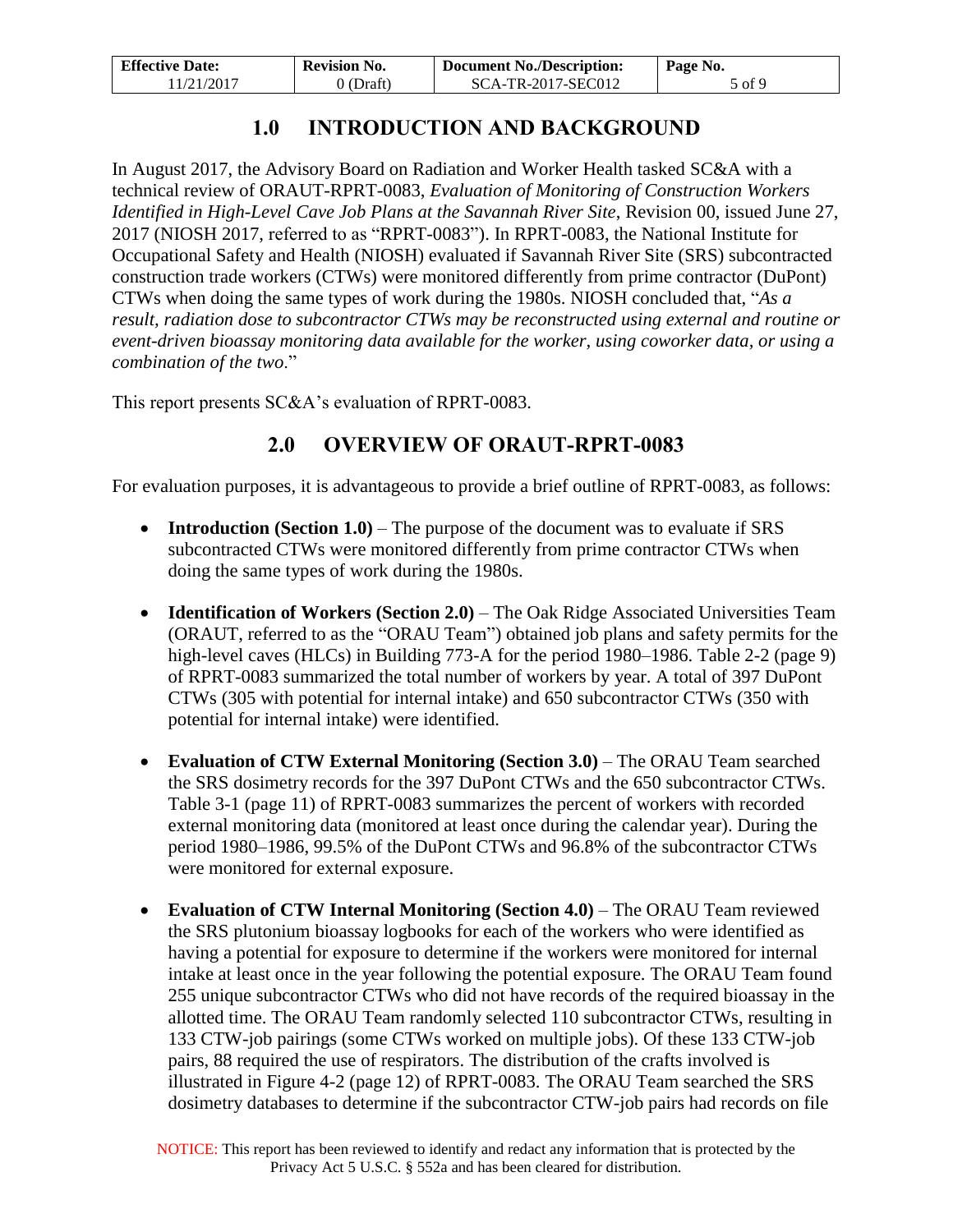| <b>Effective Date:</b> | <b>Revision No.</b> | <b>Document No./Description:</b> | Page No. |
|------------------------|---------------------|----------------------------------|----------|
| 11/21/2017             | 0 (Draft)           | SCA-TR-2017-SEC012               | 6 of 9   |

of the required bioassays, per the time schedule as listed on pages 13–14 of RPRT-0083 for the radionuclides involved on the job. Table 4-2 (page 14) of RPRT-0083 summarizes the results; Figure 4-3 (page 15) illustrates the results on a yearly basis. For the period 1980–1986, 59 out of the 88 CTW-job pairs (67%) had the required bioassay within the required time period. Of the 88 CTW-job pairs, 34 subcontractor CTWs were on routine bioassay monitoring during the job plan's work period.

- **Evaluation of Workplace Monitoring (Section 5.0)** This section indicates that Building 773-A was surveyed and swiped for contamination on routine, defined frequencies. The section provides copies of completed radiation survey logsheets for 1981–1986.
- **Evaluation of Incident Monitoring (Section 6.0)**  The ORAU Team located some subcontractor CTW contamination incidents in the radiation survey logsheets and worker bioassay history records. NIOSH concluded that these documents indicated that the types of work performed and the potential for radiation exposures were similar for both DuPont and subcontractor CTWs. Examples of these incidents are provided on page 22 of RPRT-0083. Examples of documents showing health physic monitoring for subcontractor CTWs are shown on pages 23–26.
- **Conclusions (Section 7.0)** From its analyses, NIOSH concludes that:

*The Team finds subcontractor CTWs were monitored for both external and internal radiation exposure by external dosimetry, bioassay, continuous air monitoring, contamination monitoring, and radiation surveys. Work by subcontractor CTWs was preplanned. Instructions for work and protective measures and clothing were specified in the same manner and on the same forms as work to be by DuPont CTWs…. While some subcontractor CTWs might not have been monitored by bioassay, the report has shown their coworkers were monitored. As a result, radiation dose to subcontractor CTWs may be reconstructed using external and routine or event-driven bioassay monitoring data available for the worker, using coworker data, or using a combination of the two.*

- **Types of Forms (Attachment A)**  This attachment provides examples of various forms used for work involving subcontractor CTWs.
- **Job Descriptions (Attachment B)** Attachment, Table B-1, lists the descriptions of jobs by selected CTW. Table B-2 lists the job number (a total of 133 CTW-job pairs), job plan date, respirator requirements, alpha and fission product air concentration monitoring results, status of health physics monitoring, plutonium bioassay date, fission products bioassay date, and *in vivo* bioassay date.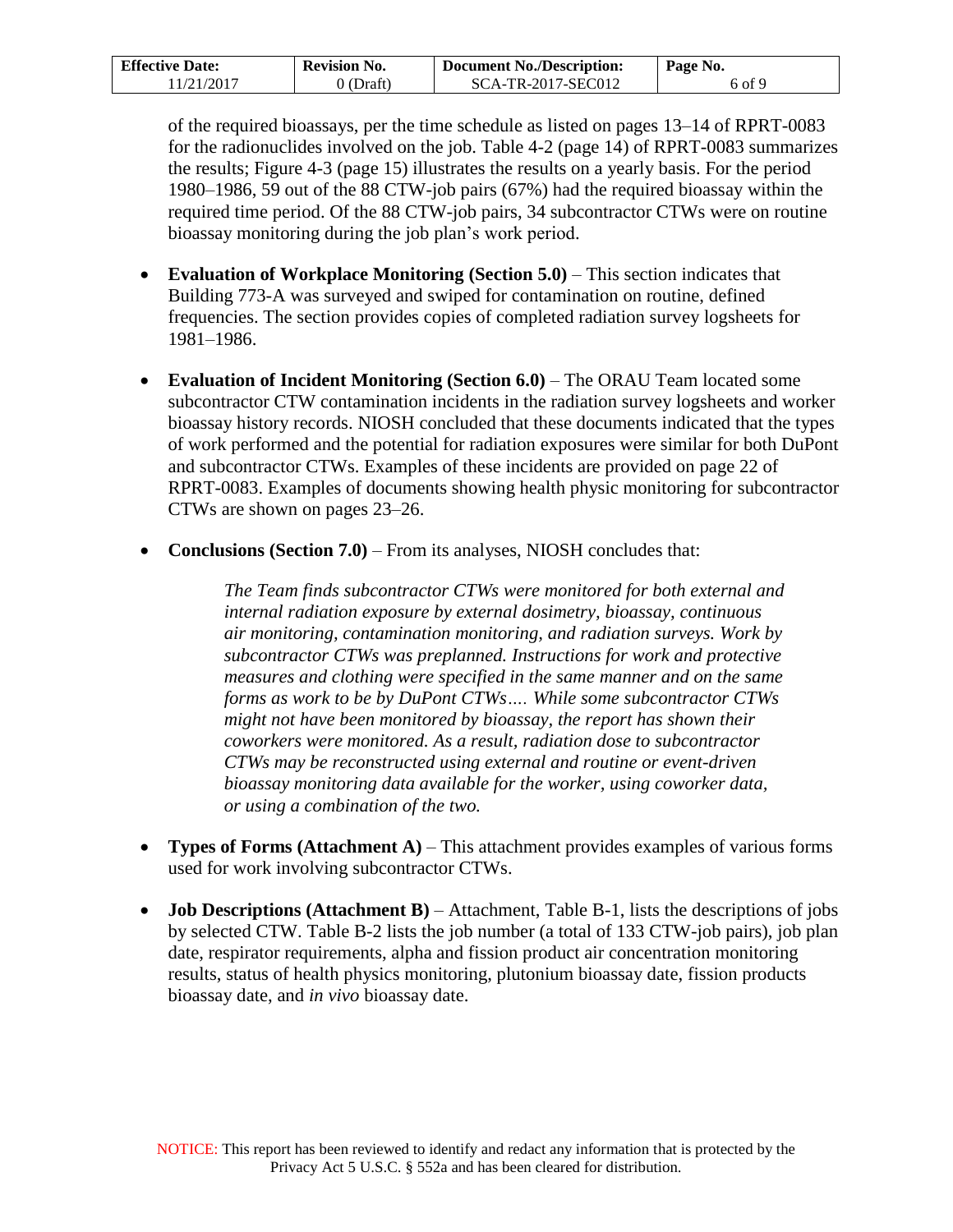| <b>Effective Date:</b> | <b>Revision No.</b> | <b>Document No./Description:</b> | Page No. |
|------------------------|---------------------|----------------------------------|----------|
| 11/21/2017             | 0 (Draft)           | SCA-TR-2017-SEC012               | 1 of 9   |

# **3.0 SC&A'S EVALUATION OF ORAUT-RPRT-0083**

<span id="page-6-0"></span>The following is a summary of SC&A's evaluation of RPRT-0083.

## <span id="page-6-1"></span>**3.1 FINDINGS**

SC&A did not identify any specific findings with the methodology and statistical analyses in RPRT-0083.

## <span id="page-6-2"></span>**3.2 OBSERVATIONS**

SC&A did identify areas that require clarification or further development. The following observations list these areas than need to be addressed.

**Observation 1.** The title of RPRT-0083 is *Evaluation of Monitoring of Construction Workers Identified in High-Level Cave Job Plans at the Savannah River Site.* [Emphasis added.]

The introduction on page 6 of RPRT-0083 states:

*This report addresses if Savannah River Site (SRS) subcontracted construction trade workers (CTWs) were monitored differently from prime contractor (DuPont) CTWs when doing the same types of work during the 1980s.* [Emphasis added.]

However, the last sentence of the conclusions on page 27 states:

*As a result, radiation dose to subcontractor CTWs may be reconstructed using external and routine or event-driven bioassay monitoring data available for the worker, using coworker data, or using a combination of the two.* [Emphasis added.]

To go from determining the fraction of workers monitored for external and internal exposures to the use of that information for coworker data regarding prime and subcontractor CTWs requires addressing eight basic items:

- 1. The fraction of prime CTWs externally monitored (badged)
- 2. The fraction of subcontracted CTWs externally monitored (badged)
- 3. The external dose distribution for the prime CTWs as a function of time (i.e., mrem/y)
- 4. The external dose distribution for the subcontractor CTWs as a function of time  $(i.e., mrem/v)$
- 5. The fraction of prime CTWs monitored for intakes (bioassayed for the appropriate radionuclides)
- 6. The fraction of subcontractor CTWs monitored for intakes (bioassayed for the appropriate radionuclides)
- 7. The internal intake distribution for the prime CTWs as a function of time (i.e., dpm/L)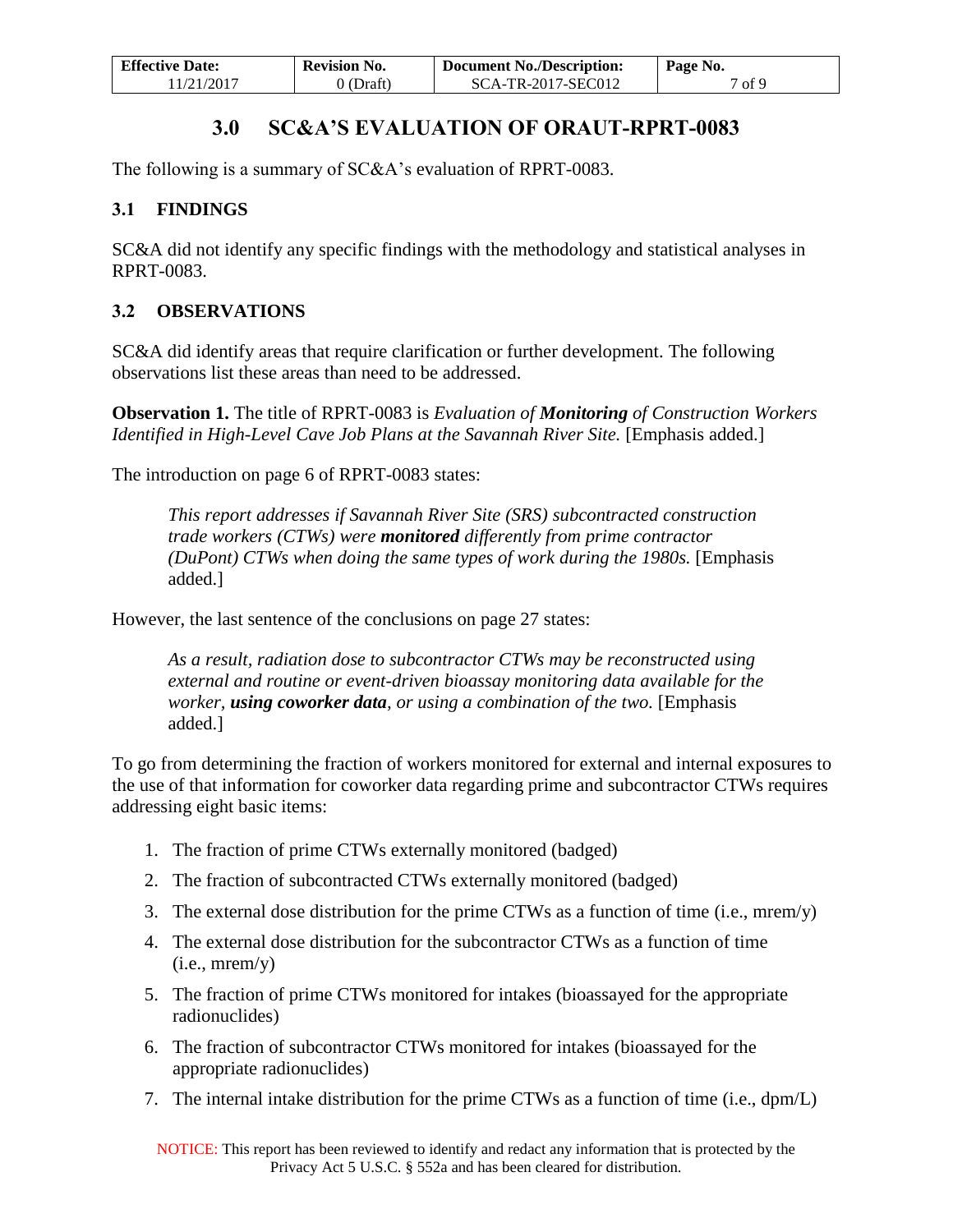| <b>Effective Date:</b> | Revision No. | <b>Document No./Description:</b> | Page No. |
|------------------------|--------------|----------------------------------|----------|
| 11/21/2017             | (Draft)      | $SCA-TR-2017-SEC012$             | 8 of 9   |

8. The internal intake distribution for the subcontractor CTWs as a function of time  $(i.e., \text{dpm/L})$ 

This information can then be used in determining if there are sufficient data to create a coworker dose model: either separate models for prime CTWs and subcontractor CTWs, or a combined coworker dose model if the two distributions are similar.

However, RPRT-0083 only addressed Item 1 (fraction of prime CTWs externally monitored), Item 2 (fraction of subcontractor CTWs externally monitored), and Item 6 (fraction of subcontractor CTWs monitored for intakes). The remaining five items were not included in the report. Is additional quantitative information forthcoming to address these five items?

### **Observation 2.** Page 10 of RPRT-0083 states:

*Using the name, PRID data, and year, the Team searched SRS quarterly external monitoring reports for each worker to determine if the worker was monitored for external radiation at least once during the year.* [Emphasis added.]

SC&A has the following comment concerning this statement.

Did the ORAU Team consider external monitoring for an individual that occurred anytime within the year of the job plan to be sufficient to be counted as monitored?

It would seem the temporal relationship between the actual job and available external monitoring data is necessary to make a proper connection. External monitoring during the fourth quarter is not relevant to a job done in the first quarter (and vice versa).

**Observation 3.** Page 13 of RPRT-0083 states:

*Certain subcontractor CTWs are likely to have been sampled in relation to work in other SRS areas during the same year as the year of the reviewed Job Plan or permit at Building 773-A, or as part of routine bioassay. SRS ran a plantwide bioassay program. Results of bioassay obtained in other areas is still under evaluation for use in reconstructing doses from work in Building 773-A.*

Also, page 22 of RPRT-0083 states:

*The types of work performed and potential for radiation exposures were similar for both DuPont and subcontractor CTWs.*

SC&A has the following concerns:

- 1. How can routine, or job-specific, bioassays for different jobs and other areas of the site be applied when radionuclides may be different for different jobs and locations?
- 2. It should be emphasized that even if it is demonstrated that the type of work and the potential for exposure were similar for the two groups of CTWs, this cannot